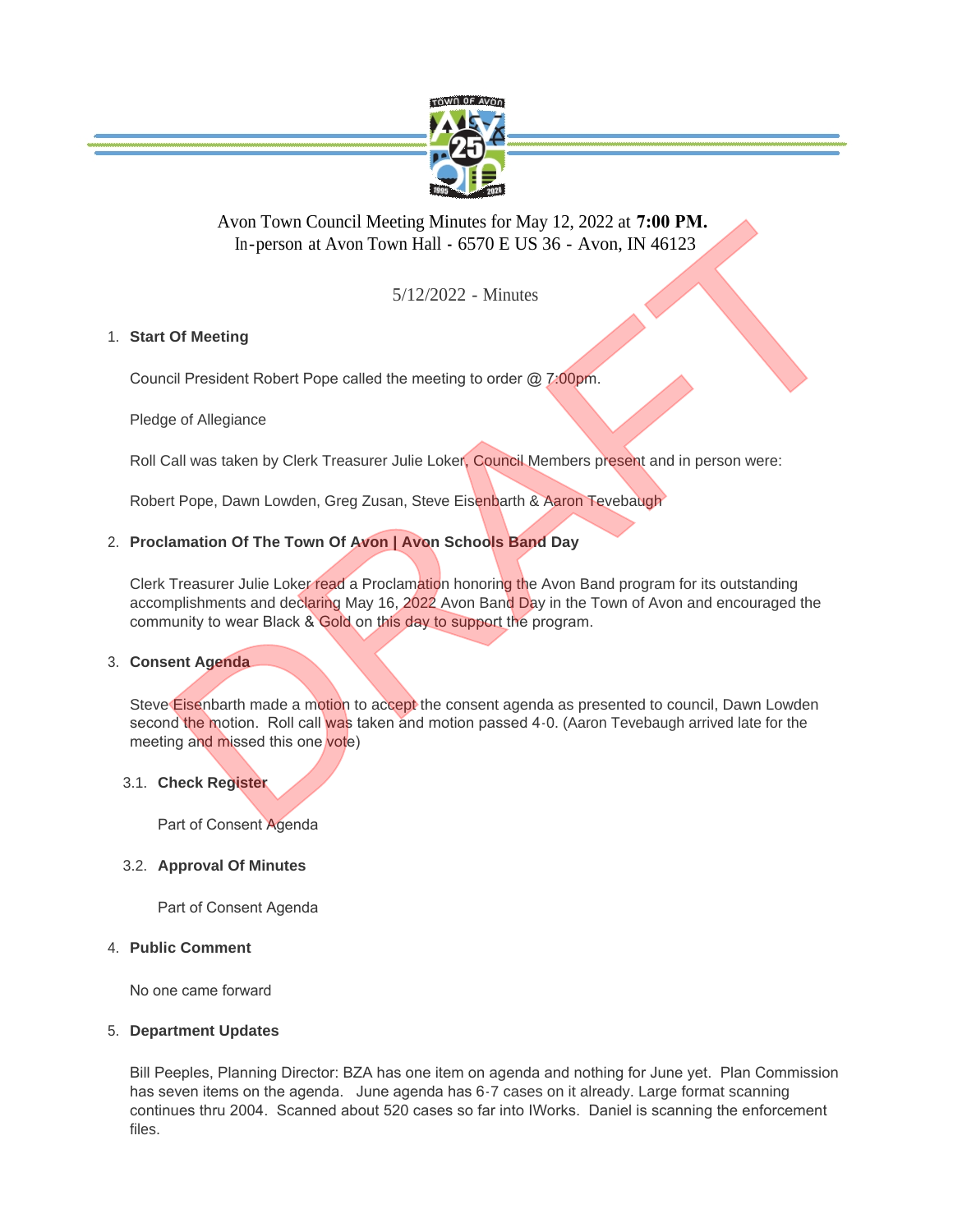Steve Moore, Public Works Director: 100S is continuing. Stormwater bills went out, staff is fully trained now on billing. Drew is new to Stormwater inspections and doing very well. Drew also has been helping Keeton with replacing traffic signs. Road side mowing and trash pick up continues. Full street sweeping is getting ready to start and pot hole patching continues. Traffic sign replacement is ongoing. Staff training is happening. Drew and Betsy are getting their MS4 certifications. Community Crossings Grant projects were presented.

John Taylor, Economic Development Director: Meeting with Chicago Industrial and Shears Group about 200N project. Shears Group is looking to develop more property but we are having a hard time finding them some to build on. Rise Development has still not met standards to be able to get the project approved. Avon Landing Apartments should be moving dirt by now. Avon Landing Development closed on bonds and should be moving dirt soon.

Jared Wade, Communications Director: CGI our video communications Company is going to start recording around town. May 2022 E-Newsletter went out. June 15<sup>th</sup> applications open for Greater Avon Citizens Academy, a joint venture with the Township about how government works. Digital research is being done right now to help us evolve.

Sean Stoops, Chief of Police: Last Saturday was the start of our hiring process. 51 came to take the written test, of that 37 will be invited to do oral interviews. Thanked Frank Meyer for his time serving on the Police Merit Commission. At the next merit board meeting they will be presenting officers with their retirement badge and equipment. Citizens Police Academy had their EVO class this week and it was well received. Police Station HVAC quotes came in and have been presented to the RDC. May is Law Enforcement Memorial Month. Taylor, Economic Development Director: Meeting with Chicago Industrial and Shears Group about<br>project. Shears Group is looking to develop more property but we are having a hard time finding them<br>to build on. Rise Developme

Julie Loker- Clerk Treasurer: Spoke to DLGF today about pre-budget items.

### **Council Comment And Liaison Reports** 6.

Dawn Lowden: No update

Aaron Tevebaugh (arrived later in the meeting): Met with Bill Westfall and Ryan Cannon about space for staff development training.

Greg Zusan: Congratulated Dawn on winning her primary. Met with Evan Bryant on the City Scape project. Attended Rotary event.

Steve Eisenbarth: Attended Rotary event. Attended Plan Commission meeting. Earth Works binder for Steve Moore.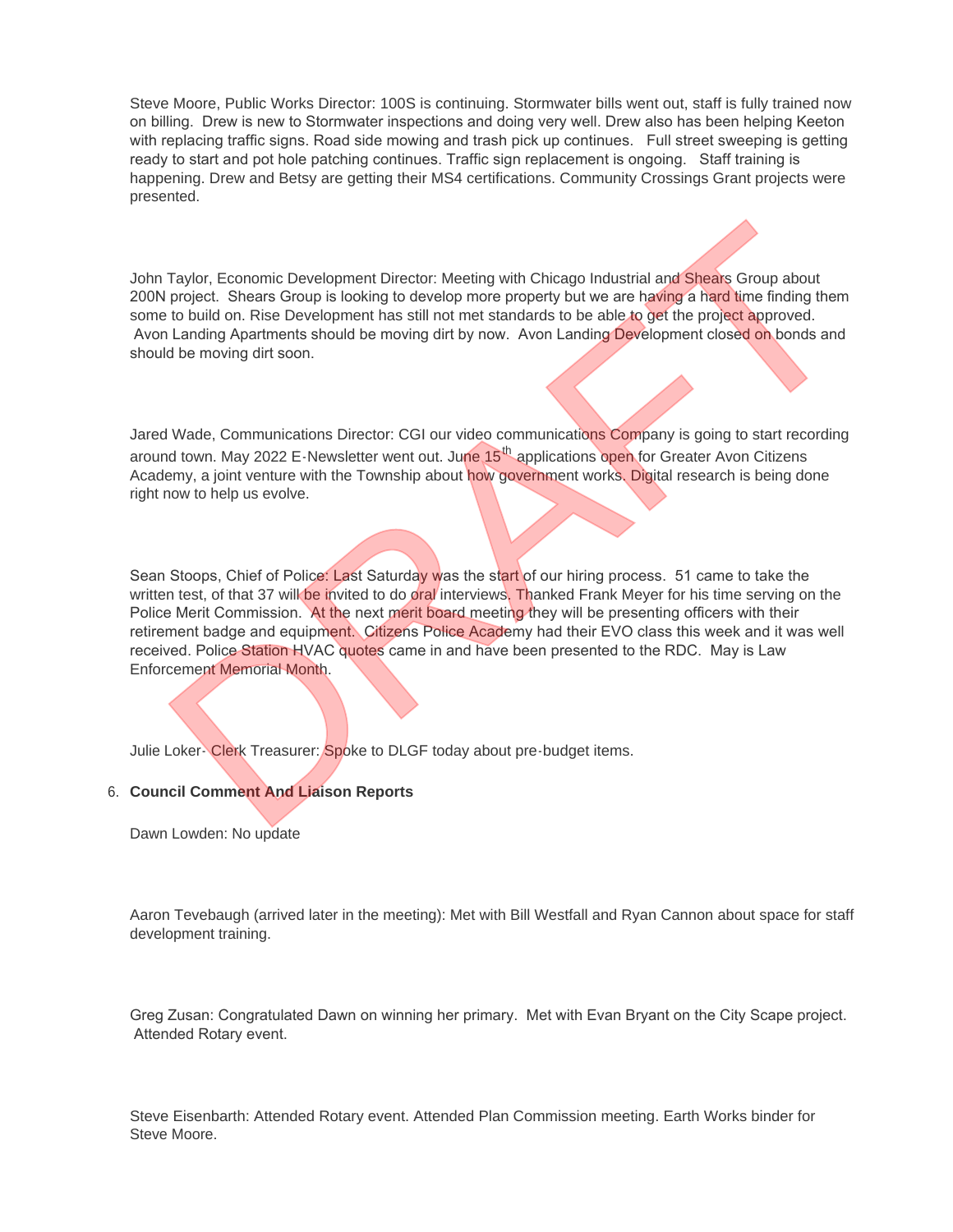Robert Pope: Attended the Hendricks County Cyber Security meeting. Indiana IOT introduced new programs and grants. Attended PD hiring process. Met with Hendricks County Youth Program staff.

### **New Business** 7.

### **Introduction Zoning Amendment ZA 22-06: 350 N CR 900 E** 7.1.

Introduce zoning amendment ZA 2022-06

350 N CR 900 E - approx. 11 acres near N 900 E & Prairie Trail

### **Accept Annexation Petitions** 7.2.

**Accept Super Voluntary Annexation Petitions; Patel & Velázquez** 

Dawn Lowden made a motion to accept as presented, Steve Eisenbarth second the motion. Motion passed 5-0

### **SeeClickFix | Community + Municipality Tool** 7.3.

SeeClickFix Community & Municipality Tool, Jared Wade presented

Steve Eisenbarth made a motion to accept as presented for \$7000.00 for a one-year term, to be paid from Public Works Budget and for Ryan Cannon to sign the contract. Aaron Tevebaugh second the motion. Roll Call taken and motion passed 5-0.

### **CivicReady | Emergency & Non-Emergency Notification Service** 7.4.

CivicReady Emergency & Non-Emergency Notification Service, Jared Wade presented

Dawn Lowden made a motion to accept as presented for \$6000.00 to be paid from Town Manager budget and for Ryan Cannon to sign the contract. Robert Pope second the motion. Roll Call taken and passed 5-0. Introduce zoning amendment ZA 2022-06.<br>ISO N CR 900 E - approx. 11 acros near N 900 E & Prairie Trail<br>Recept Annexation Petitions<br>Recept Annexation Petitions:<br>Developt Super Volunlary Annexation Petitions: Patel & Velazque

### **Local Roads And Bridges Matching Grant Agreement** 7.5.

Local Roads and Bridges Matching Grant Agreement

\$977,269.79 with 50/50 matching from Town funds.

Greg Zusan made a motion to accept as presented, Dawn Lowden second the motion

Roll Call taken motion passed 5-0

### **Authorization To Purchase Pickup Truck** 7.6.

Authorization to purchase Pickup Truck - Ryan Cannon presented

Dawn Lowden made a motion to accept as presented in the amount of \$36,510.00 from CCD and for Clerk Treasurer, Julie Loker to make the payment. Steve Eisenbarth second the motion. Roll Call taken and motion passed 5-0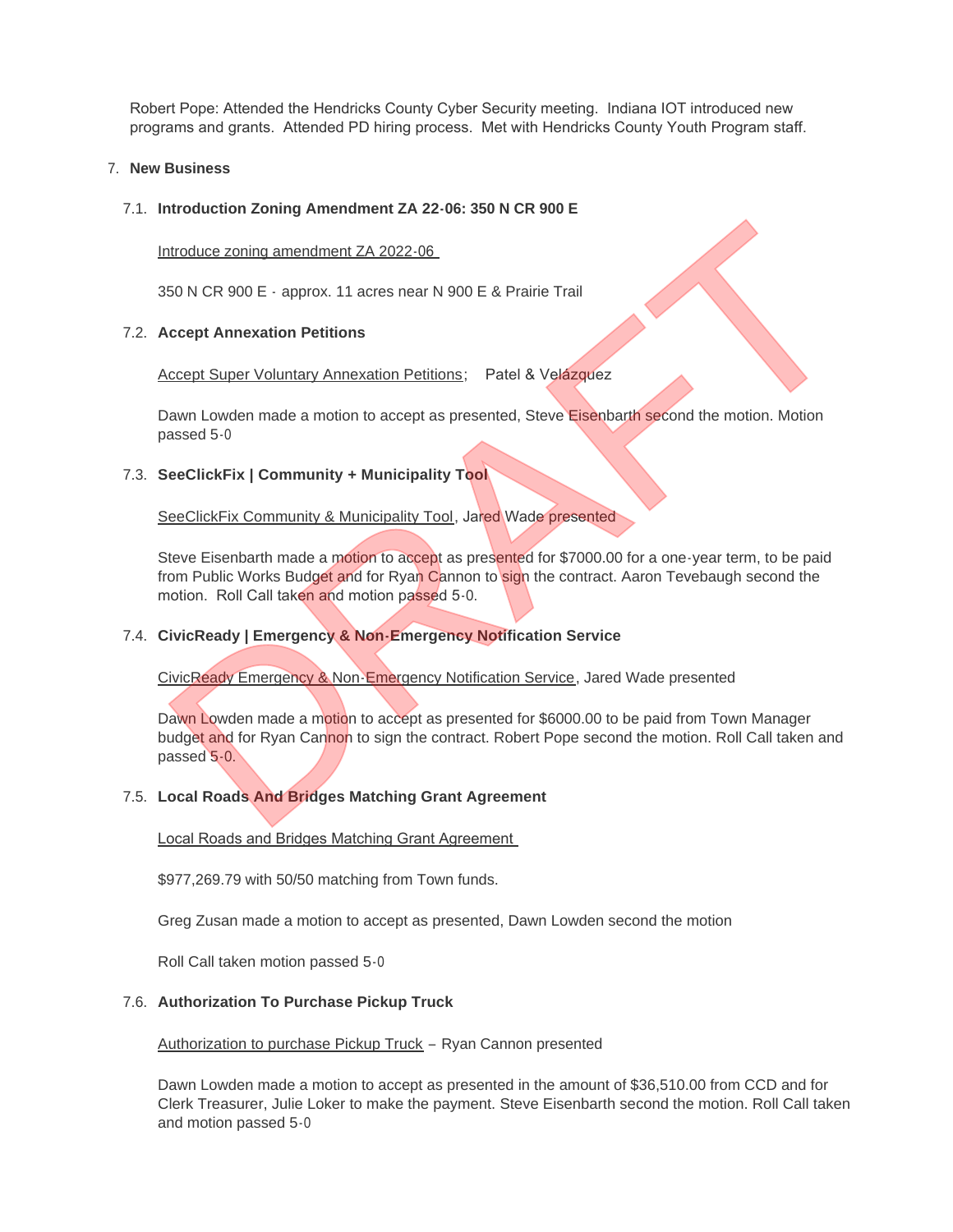### **Resolution** 8.

## **Resolution 2022-04 Equipment For Retiring Officers** 8.1.

## **Resolution 2022-04 Equipment for Retiring Officers**

Greg Zusan made a motion to accept as presented, Aaron Tevebaugh second the motion. Roll Call taken and motion passed 5-0

 $\mathcal{L}_\text{max}$  , which is a set of the contract of the contract of the contract of the contract of the contract of the contract of the contract of the contract of the contract of the contract of the contract of the contrac

 $\mathcal{L}_\text{max}$  , and the contract of the contract of the contract of the contract of the contract of the contract of the contract of the contract of the contract of the contract of the contract of the contract of the contr

 $\mathcal{L}_\text{max}$  , which is a set of the contract of the contract of the contract of the contract of the contract of the contract of the contract of the contract of the contract of the contract of the contract of the contrac

### **Ordinance** 9.

# **Introduction Ordinance2022-14 Reestablishing The Recreation Impact Fee**  9.1. Exercision Incolor passed 5-0<br>
Introduction Ordinance2022-14 Reestablishing The Recreation Impact Fee<br>
Introduction of ORD 2022-14 Reestablishing the Recreation Impact Fee<br>
Van Cannon presented<br>
Il Counsel Report<br>
Incil Ca

Introduction of ORD 2022-14 Reestablishing the Recreation Impact Fee

Ryan Cannon presented

## **Legal Counsel Report** 10.

Nothing further

**Public Comment** 11.

None

**Council Comment** 12.

None

**Council Calendar** 13.

Next meeting May 26, 2022 @ 7pm

- **Adjournment** 14.
- 15. Resolution

# **Avon Town Council:**

Robert Pope, President

Aaron Tevebaugh, Vice President

Steve Eisenbarth, Member